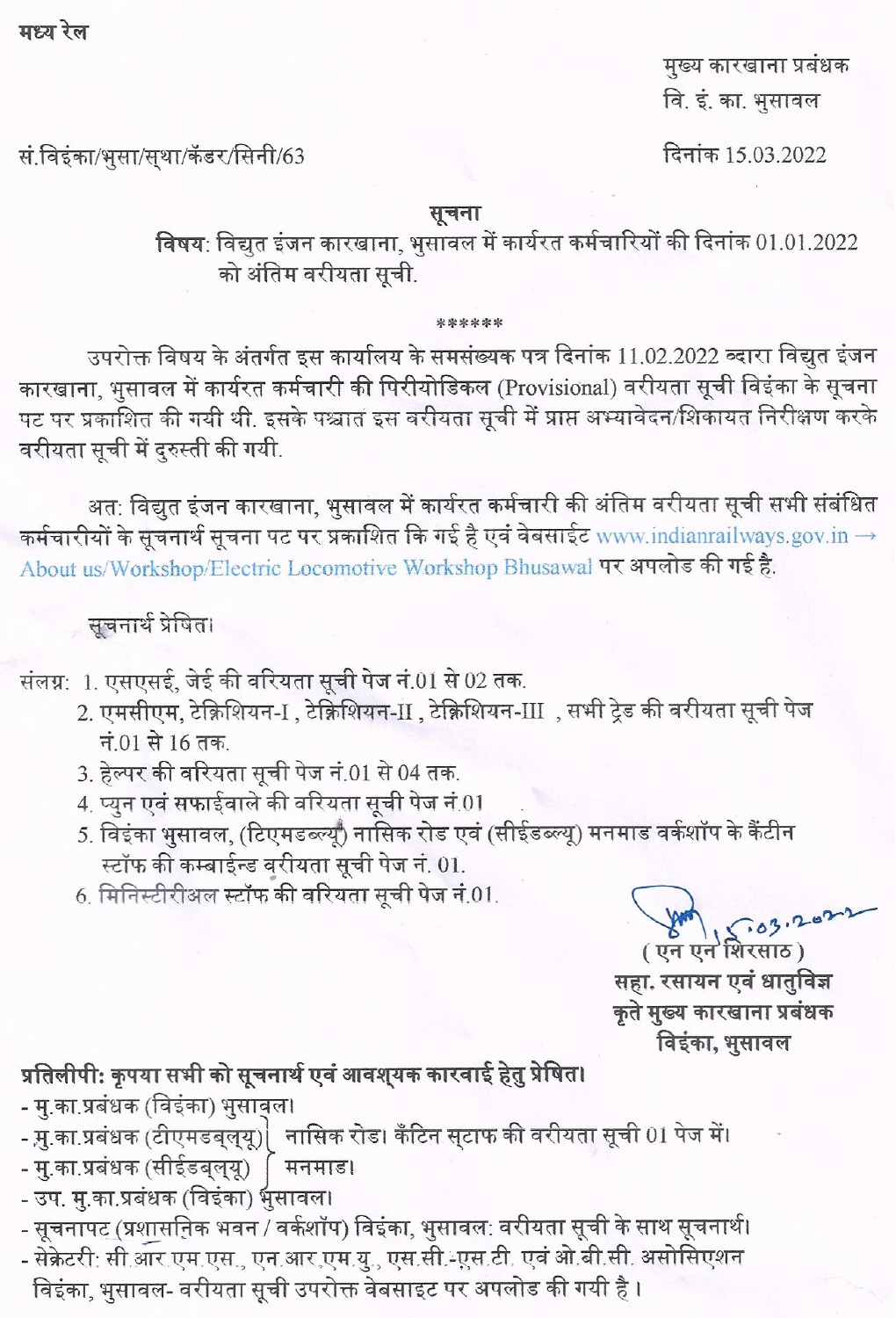|                | FINAL SENIORITY LIST OF SENIOR SECTION ENGINEER WORKING IN ELECTRIC LOCOMOTIVE WORKSHOP, CENTRAL RAILWAY, BHUSAWAL. (SS-84) |                              |           |            |                  |            |                                                    |                                                               |                                                               |                                                               |                                                                |  |  |  |
|----------------|-----------------------------------------------------------------------------------------------------------------------------|------------------------------|-----------|------------|------------------|------------|----------------------------------------------------|---------------------------------------------------------------|---------------------------------------------------------------|---------------------------------------------------------------|----------------------------------------------------------------|--|--|--|
| Sr.<br>No.     | P.F. No.                                                                                                                    | Name of Employee (S/SHRI)    | Caste     |            | Design Education |            | Date of<br>Date of Birth Appointment to<br>service | Date of entry/<br>promotion to<br>Gr.5000-8000/-<br>GP 4200/- | Date of entry/<br>promotion to<br>Gr.5500-9000/-<br>GP 4200/- | Date of entry/<br>promotion to<br>Gr.6500-10500/-GP<br>4600/- | Date of entry/<br>promotion to<br>Gr.7450-11500/-<br>GP 4600/- |  |  |  |
| $\mathbf{1}$   | 00901349                                                                                                                    | VEDPRAKASH P SHARMA          |           | <b>SSE</b> | <b>BE</b>        | 22.05.1962 | 19.07.1986                                         | $\sim$                                                        | $\overline{\phantom{a}}$                                      | 01.08.1987                                                    | 11.02.1995                                                     |  |  |  |
| $\overline{2}$ | 00902706                                                                                                                    | C W PATIL                    | ST        | <b>SSE</b> | BE               | 26.10.1965 | 22.11.1994                                         | $\sim$                                                        |                                                               | 22.01.1996                                                    | 01.05.2006                                                     |  |  |  |
| 3              | 00902160                                                                                                                    | SHASHIKANT TIKOTKAR          | <b>ST</b> | <b>SSE</b> | <b>DEE</b>       | 28.10.1967 | 01.08.1989                                         | 01.08.1991                                                    | 22.04.1994                                                    | 13.03.1999                                                    | 01.06.2002                                                     |  |  |  |
| $\overline{4}$ | 05870318                                                                                                                    | ANIL K BAVISKAR              | <b>ST</b> | <b>SSE</b> |                  | 16.02.1966 | 11.07.1989                                         | 11.07.1989                                                    | $\mathbf{L}$                                                  | 13.03.1999                                                    | 13.12.2007                                                     |  |  |  |
| 5              | 00901787                                                                                                                    | RAJANDRA B MISHRA            |           | <b>SSE</b> | <b>DEE</b>       | 01.07.1964 | 18.01.1986                                         | 02.03.1987                                                    | 02.09.1995                                                    | 01.10.2001                                                    | 01.10.2001                                                     |  |  |  |
| 6              | 00901751                                                                                                                    | <b>VIKAS M TOPARE</b>        |           | <b>SSE</b> | DEE              | 02.07.1962 | 14.01.1986                                         | 02.03.1987                                                    | 01.06.1996                                                    | 30.01.2002                                                    | 30.01.2002                                                     |  |  |  |
| $\overline{7}$ | 00902548                                                                                                                    | <b>SUNIL T MADAVI</b>        | <b>ST</b> | <b>SSE</b> | <b>DEE</b>       | 07.08.1966 | 14.07.1992                                         | 05.09.1994                                                    | 20.03.1998                                                    | 01.11.2003                                                    | 07.01.2008                                                     |  |  |  |
| 8              | 00902603                                                                                                                    | JEEVANKISHORE BARA           | <b>ST</b> | <b>SSE</b> | <b>DEE</b>       | 04.10.1963 | 06.11.1992                                         | 20.02.1995                                                    | 10.06.1999                                                    | 12.05.2004                                                    | 12.05.2004                                                     |  |  |  |
| 9              | 00000000                                                                                                                    | SURENDRA KUMAR               |           | <b>SSE</b> |                  | 12.06.1965 | 14.06.1985                                         | 14.06.1985                                                    | $\mathbf{u}$                                                  | 22.04.2005                                                    | 22.04.2005                                                     |  |  |  |
| 10             | 00000000                                                                                                                    | <b>BRIJ BHUSAN SAINI</b>     |           | <b>SSE</b> |                  | 28.11.1963 | 11.03.1986                                         | 11.03.1986                                                    | $\sim$                                                        | 22.04.2005                                                    | 22.04.2005                                                     |  |  |  |
| 11             | 08307453                                                                                                                    | SANJIV K. R. DESHMANE        | <b>SC</b> | <b>SSE</b> | <b>DEE</b>       | 31.12.1970 | 01.07.1993                                         | 04.08.1995                                                    | 19.10.2001                                                    | 22.04.2005                                                    | 22.04.2005                                                     |  |  |  |
| 12             | 19518710                                                                                                                    | ASIF KHAN SHABBIR KHAN       |           | <b>SSE</b> | <b>DEE</b>       | 13.04.1969 | 27.07.1992                                         | 27.07.1992                                                    | $\overline{\phantom{a}}$                                      | 11.05.2005                                                    | 11.05.2005                                                     |  |  |  |
| 13             | 00901866                                                                                                                    | DIGAMBAR G SONAWANE          |           | <b>SSE</b> | <b>DEE</b>       | 28.04.1966 | 23.12.1986                                         | 26.12.1988                                                    | 13.3.1999                                                     | 28.04.2006                                                    | 28.04.2006                                                     |  |  |  |
| 14             | 00901878                                                                                                                    | S P YADAV                    |           | <b>SSE</b> | <b>DEE</b>       | 15.05.1962 | 23.12.1986                                         | 22.02.1989                                                    | 01.07.2000                                                    | 28.04.2006                                                    | 28.04.2006                                                     |  |  |  |
| 15             | 00902068                                                                                                                    | S S PAGARE                   |           | <b>SSE</b> | <b>DEE</b>       | 25.05.1964 | 24.04.1989                                         | 23.04.1991                                                    | 26.05.2001                                                    | 01.05.2006                                                    | 01.05.2006                                                     |  |  |  |
| 16             | 00902070                                                                                                                    | ASHOK K KUSHAWAHA            |           | <b>SSE</b> | <b>DEE</b>       | 02.07.1963 | 06.05.1989                                         | 30.04.1991                                                    | 19.10.2001                                                    | 02.04.2007                                                    | 02.04.2007                                                     |  |  |  |
| 17             | 00902524                                                                                                                    | <b>RAJENDRA PRASAD</b>       |           | <b>SSE</b> | <b>DEE</b>       | 01.04.1970 | 02.07.1992                                         | 02.07.1994                                                    | 30.01.2002                                                    | 04.08.2007                                                    | 04.08.2007                                                     |  |  |  |
| 18             | 00915270                                                                                                                    | Tabaji Shivaji Satpute       |           | <b>SSE</b> | B.A.             | 05.02.1965 | 24.12.1988                                         | $\sim$                                                        | $\overline{\phantom{a}}$                                      | $\overline{\phantom{a}}$                                      | 14.11.2007                                                     |  |  |  |
| 19             | 00902809                                                                                                                    | <b>VIJAY M RAJORIA</b>       | SC        | <b>SSE</b> | DEE              | 15.01.1979 | 10.09.1999                                         | 25.02.2002                                                    | 05.11.2005                                                    | 14.11.2007                                                    | 14.11.2007                                                     |  |  |  |
| 20             | 08080006                                                                                                                    | <b>BRIJRAJ MEENA</b>         | <b>ST</b> | <b>SSE</b> | BE               | 13.07.1978 | 23.12.2006                                         | $\mathbf{u}$                                                  | $\overline{\phantom{a}}$                                      | 23.12.2006                                                    | 12.01.2008                                                     |  |  |  |
| 21             | 00917412                                                                                                                    | RAJESH SHRIRAM KALE          | OBC       | <b>SSE</b> | BE               | 31.10.1974 | 24.11.2006                                         | $\sim$ $\sim$                                                 | $\overline{\phantom{a}}$                                      | 21.02.2008                                                    | 21.02.2008                                                     |  |  |  |
| 22             | 00917436                                                                                                                    | MILIND AMRIT SAPKALE         | <b>SC</b> | <b>SSE</b> | <b>BE</b>        | 18.09.1982 | 22.02.2007                                         | $\sim$                                                        | $\mathbf{L}$                                                  | 23.02.2008                                                    | 23.02.2008                                                     |  |  |  |
| 23             | 14584402                                                                                                                    | SUNIL JAGANNATH KASAR        | OBC       | <b>SSE</b> | DEE              | 02.05.1968 | 17.06.1991                                         | 01.07.1994                                                    | 30.01.2002                                                    | 10.07.2008                                                    | 10.07.2008                                                     |  |  |  |
| 24             | 00917620                                                                                                                    | <b>SURESH KUMAR</b>          | SC        | <b>SSE</b> | <b>BE</b>        | 03.07.1980 | 16.07.2008                                         | 16.07.2008                                                    | $\overline{\phantom{a}}$                                      | 17.07.2009                                                    | 17.07.2009                                                     |  |  |  |
| 25             | 01901795                                                                                                                    | NARAYAN MAROTI NIMBOLKAR     | SC        | <b>SSE</b> | <b>DME</b>       | 05.03.1966 | 22.05.2000                                         | 20.04.2002                                                    | 04.08.2007                                                    | 06.08.2009                                                    | 06.08.2009                                                     |  |  |  |
| 26             | 00913376                                                                                                                    | <b>MD SINGHEL</b>            | <b>ST</b> | <b>SSE</b> | ITI              | 02.05.1963 | 03.04.1986                                         | 23.07.2003                                                    | 04.08.2005                                                    | 15.10.2009                                                    | 15.10.2009                                                     |  |  |  |
| 27             | 00902913                                                                                                                    | SATISH KUMAR RAMCHARAN SINGH | SC        | <b>SSE</b> | <b>DEE</b>       | 12.09.1975 | 18.05.2002                                         | 08.05.2004                                                    | 14.11.2007                                                    | 15.10.2009                                                    | 15.10.2009                                                     |  |  |  |
| 28             | 00990103                                                                                                                    | <b>MD PATIL</b>              |           | <b>SSE</b> | DEE              | 22.02.1968 | 15.07.1993                                         | 15.07.1995                                                    | 06.05.2004                                                    | 01.07.2010                                                    | 01.07.2010                                                     |  |  |  |
| 29             | 05803597                                                                                                                    | V M NEMADE                   |           | <b>SSE</b> | <b>DEE</b>       | 11.05.1964 | 12.04.1989                                         | 12.04.1991                                                    | 06.05.2004                                                    | 01.07.2010                                                    | 01.07.2010                                                     |  |  |  |
| 30             | 00990140                                                                                                                    | N P DHAKE                    |           | <b>SSE</b> | <b>DEE</b>       | 24.07.1972 | 17.07.1993                                         | 17.07.1995                                                    | 04.05.2006                                                    | 03.08.2010                                                    | 03.08.2010                                                     |  |  |  |
| 31             | 00913224                                                                                                                    | H V JOSHI                    |           | <b>SSE</b> | ITI              | 08.01.1966 | 01.04.1986                                         | 28.10.1998                                                    | 04.05.2006                                                    | 01.09.2010                                                    | 01.09.2010                                                     |  |  |  |
| 32             | 02698985                                                                                                                    | RAKESH VIKRAM MESHRAM        | SC        | <b>SSE</b> | BE               | 24.06.1973 | 22.06.2001                                         | 30.12.2002                                                    | 02.07.2004                                                    | 01.09.2010                                                    | 01.09.2010                                                     |  |  |  |
| 33             | 00913881                                                                                                                    | VIJAY GOPAL RAUT             | OBC       | <b>SSE</b> | T                | 21.05.1965 | 05.11.1986                                         | 28.10.1998                                                    | 04.05.2006                                                    | 24.02.2011                                                    | 24.02.2011                                                     |  |  |  |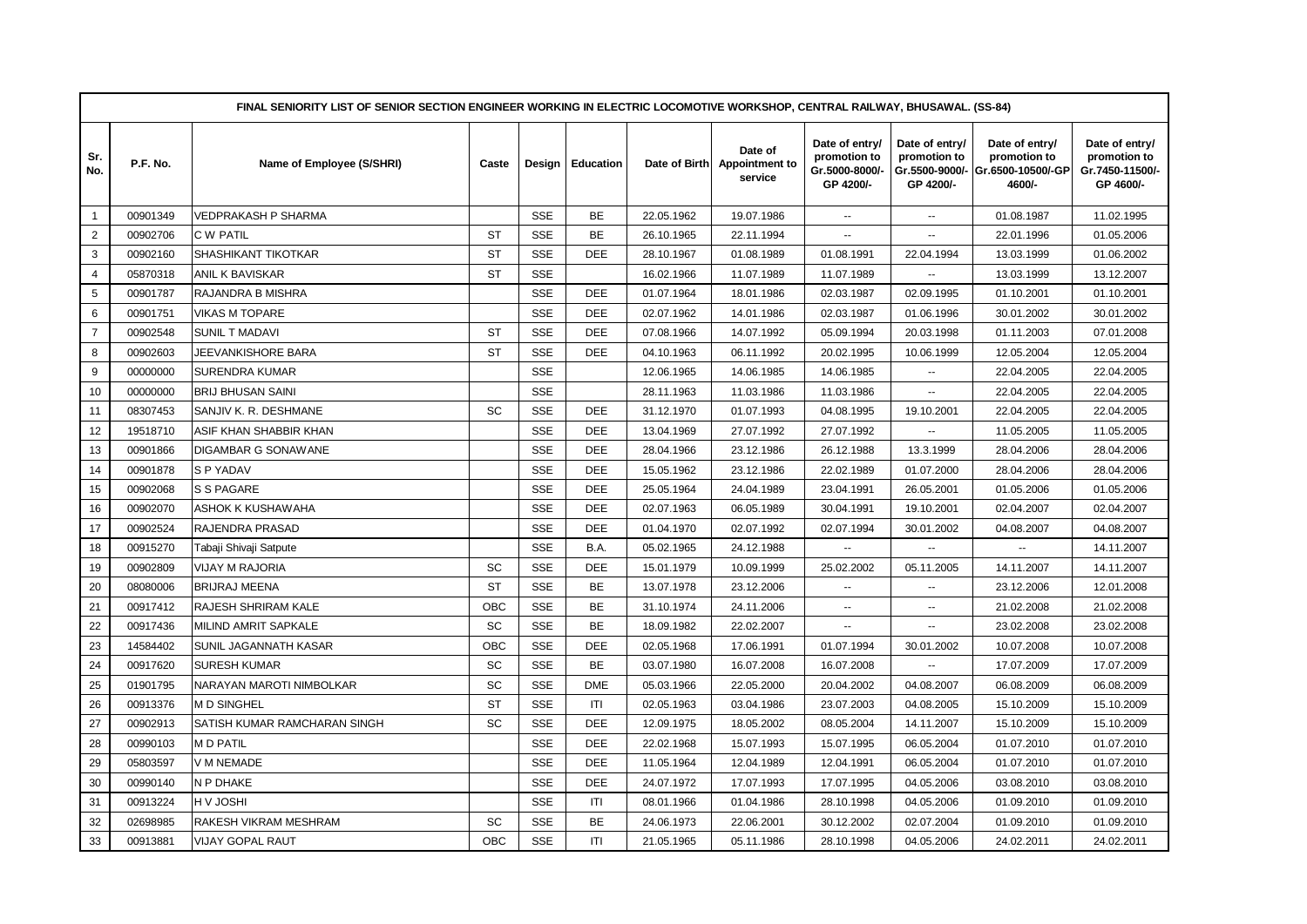|            | FINAL SENIORITY LIST OF SENIOR SECTION ENGINEER WORKING IN ELECTRIC LOCOMOTIVE WORKSHOP, CENTRAL RAILWAY, BHUSAWAL. (SS-84) |                            |            |            |            |               |                                             |                                                               |                                                               |                                                               |                                                                |  |  |  |
|------------|-----------------------------------------------------------------------------------------------------------------------------|----------------------------|------------|------------|------------|---------------|---------------------------------------------|---------------------------------------------------------------|---------------------------------------------------------------|---------------------------------------------------------------|----------------------------------------------------------------|--|--|--|
| Sr.<br>No. | P.F. No.                                                                                                                    | Name of Employee (S/SHRI)  | Caste      | Design     | Education  | Date of Birth | Date of<br><b>Appointment to</b><br>service | Date of entry/<br>promotion to<br>Gr.5000-8000/-<br>GP 4200/- | Date of entry/<br>promotion to<br>Gr.5500-9000/-<br>GP 4200/- | Date of entry/<br>promotion to<br>Gr.6500-10500/-GP<br>4600/- | Date of entry/<br>promotion to<br>Gr.7450-11500/-<br>GP 4600/- |  |  |  |
| 34         | 00902810                                                                                                                    | <b>KIRAN B RANE</b>        | <b>OBC</b> | <b>SSE</b> | <b>DEE</b> | 27.05.1978    | 26.11.1999                                  | 25.09.2001                                                    | $\mathbf{u}$                                                  | 04.06.2011                                                    | 04.06.2011                                                     |  |  |  |
| 35         | 00901854                                                                                                                    | ASHOK KUMAR SAHA           | SC         | <b>SSE</b> |            | 01.01.1963    | 22.12.1986                                  | 22.12.1986                                                    | $\mathbf{u}$                                                  | 01.10.2011                                                    | 01.10.2011                                                     |  |  |  |
| 36         | 00913364                                                                                                                    | <b>B Y CHAUDHARI</b>       |            | <b>SSE</b> | ITI        | 15.05.1965    | 02.04.1986                                  | 11.01.2002                                                    | $\overline{\phantom{a}}$                                      | 29.07.2013                                                    | 29.07.2013                                                     |  |  |  |
| 37         | 00902974                                                                                                                    | PRAVEEN ARORA              |            | <b>SSE</b> | <b>DME</b> | 18.06.1977    | 09.06.2004                                  | 09.12.2005                                                    | 21.06.2008                                                    | 01.11.2013                                                    | 01.11.2013                                                     |  |  |  |
| 38         | 00917230                                                                                                                    | <b>NITIN A SONICHA</b>     |            | <b>SSE</b> | <b>BE</b>  | 15.06.1977    | 25.09.2004                                  | 25.03.2006                                                    | 10.07.2008                                                    | 01.11.2013                                                    | 01.11.2013                                                     |  |  |  |
| 39         | 00913212                                                                                                                    | S S RANGDALE               |            | <b>SSE</b> | ITI        | 09.07.1965    | 01.04.1986                                  | 02.04.2007                                                    | $\sim$                                                        | 01.11.2013                                                    | 01.11.2013                                                     |  |  |  |
| 40         | 00915294                                                                                                                    | P B RAIBOLE                | SC         | <b>SSE</b> | ITI        | 01.06.1965    | 26.12.1988                                  | 01.03.2008                                                    | 01.03.2008                                                    | 01.11.2013                                                    | 01.11.2013                                                     |  |  |  |
| 41         | 00915750                                                                                                                    | SHRIRAM RAMDIN             | SC         | <b>SSE</b> | ITI        | 17.07.1965    | 25.10.1989                                  | 01.03.2008                                                    | 01.03.2008                                                    | 01.11.2013                                                    | 01.11.2013                                                     |  |  |  |
| 42         | 00915282                                                                                                                    | R B TIKUTE                 | SC         | <b>SSE</b> |            | 07.12.1964    | 26.12.1988                                  | 26.12.1988                                                    | 01.03.2008                                                    | 01.11.2013                                                    | 01.11.2013                                                     |  |  |  |
| 43         | 00916997                                                                                                                    | <b>DISINGH</b>             | SC         | <b>SSE</b> | <b>DME</b> | 07.02.1969    | 15.11.2000                                  | 01.03.2008                                                    | 01.03.2008                                                    | 01.11.2013                                                    | 01.11.2013                                                     |  |  |  |
| 44         | 00916985                                                                                                                    | C S PASWAN                 | SC         | <b>SSE</b> |            | 03.02.1977    | 13.11.2000                                  | 13.11.2000                                                    | 01.03.2008                                                    | 01.11.2013                                                    | 01.11.2013                                                     |  |  |  |
| 45         | 00917588                                                                                                                    | SANDEEP NANDKISHOR PAWAR   | OBC        | <b>SSE</b> | <b>DEE</b> | 20.10.1984    | 18.04.2008                                  | 18.04.2008                                                    | 19.10.2009                                                    | 01.11.2013                                                    | 01.11.2013                                                     |  |  |  |
| 46         | 00917590                                                                                                                    | AMOL SHANKAR MESHRAM       | SC         | <b>SSE</b> | <b>DEE</b> | 28.11.1978    | 18.04.2008                                  | 19.10.2009                                                    | 19.10.2009                                                    | 01.11.2013                                                    | 01.11.2013                                                     |  |  |  |
| 47         | 00917618                                                                                                                    | <b>SUKESHKUMAR</b>         | OBC        | <b>SSE</b> | <b>DEE</b> | 16.03.1985    | 17.06.2008                                  | 18.12.2009                                                    | 18.12.2009                                                    | 01.11.2013                                                    | 01.11.2013                                                     |  |  |  |
| 48         | 00918246                                                                                                                    | <b>SUPRIT MULEY</b>        |            | <b>SSE</b> | <b>BE</b>  | 16.02.1985    | 08.04.2013 /<br>07.04.2014                  | $\overline{\phantom{a}}$                                      | $\sim$                                                        | 08.04.2014                                                    | 08.04.2014                                                     |  |  |  |
| 49         | 02704067                                                                                                                    | PRAMOD NARAYAN SAPKALE     | SC         | <b>SSE</b> | <b>DEE</b> | 10.11.1981    | 14.08.2004                                  | 14.08.2004                                                    | 17.08.2011                                                    | 17.04.2014                                                    | 17.04.2014                                                     |  |  |  |
| 50         | 05821769                                                                                                                    | <b>DINKAR UTTAM KOLI</b>   | <b>ST</b>  | <b>SSE</b> | ITI        | 22.03.1968    | 20.04.1989                                  | 01.12.2011                                                    | 01.12.2011                                                    | 17.04.2014                                                    | 17.04.2014                                                     |  |  |  |
| 51         | 00917370                                                                                                                    | TUSHAR PRAMOD JANGLE       |            | <b>SSE</b> | ITI        | 29.05.1983    | 09.06.2006                                  | 09.06.2006                                                    | 01.12.2011                                                    | $\mathbf{L}$                                                  | 16.02.2015                                                     |  |  |  |
| 52         | 00902792                                                                                                                    | KUNAL PRAKASH KASAR        |            | <b>SSE</b> |            | 19.03.1980    | 20.05.1999                                  | 20.05.1999                                                    | 01.12.2011                                                    | $\overline{\phantom{a}}$                                      | 16.02.2015                                                     |  |  |  |
| 53         | 00919032                                                                                                                    | YOGENDRA RAJENDRA SHARMA   |            | SSE        | <b>BE</b>  | 30.03.1990    | 28.07.2014 /<br>27.07.2015                  | $\overline{\phantom{a}}$                                      | $\overline{\phantom{a}}$                                      | $\overline{a}$                                                | 28.07.2015                                                     |  |  |  |
| 54         | 00919007                                                                                                                    | AKHLESH ASHARAM DHIMAR     | <b>OBC</b> | <b>SSE</b> | BE (EL)    | 25.07.1989    | 28.07.2014 /<br>27.07.2015                  | $\ddotsc$                                                     | --                                                            | $\overline{\phantom{a}}$                                      | 28.07.2015                                                     |  |  |  |
| 55         | 00902950                                                                                                                    | KETAN KASHINATH PATIL      |            | <b>SSE</b> | Inf.Tech.  | 03.02.1985    | 31.07.2003                                  | 31.07.2003                                                    | 01.12.2011                                                    | $\overline{\phantom{a}}$                                      | 16.10.2015                                                     |  |  |  |
| 56         | 00914162                                                                                                                    | <b>BHASKAR P CHAUDHARI</b> |            | <b>SSE</b> | ITI        | 01.05.1966    | 07.03.1987                                  | 07.03.1987                                                    | 01.12.2011                                                    | $\overline{\phantom{a}}$                                      | 16.10.2015                                                     |  |  |  |
| 57         | 00917310                                                                                                                    | RAJ NARAYAN PANDIT         | OBC        | <b>SSE</b> | ITI        | 11.06.1983    | 14.11.2005                                  | 14.11.2005                                                    | 01.12.2011                                                    | $\overline{\phantom{a}}$                                      | 16.10.2015                                                     |  |  |  |
| 58         | 00915646                                                                                                                    | RAVINDRA SUKLAL THAKUR     | <b>ST</b>  | <b>SSE</b> | ITI        | 07.01.1967    | 18.10.1989                                  | 18.10.1989                                                    | 01.12.2011                                                    | $\overline{\phantom{a}}$                                      | 16.10.2015                                                     |  |  |  |
| 59         | 00917000                                                                                                                    | RAJPAL RAMSWROOP           | SC         | <b>SSE</b> | ITI        | 01.07.1974    | 15.11.2000                                  | 07.05.2013                                                    | 07.05.2013                                                    | $\overline{\phantom{a}}$                                      | 16.10.2015                                                     |  |  |  |
| 60         | 00828289                                                                                                                    | THAKUR VIVEK CHANDRAKANT   | <b>ST</b>  | <b>SSE</b> | SSC, HSC,  | 06.04.1986    | 06.09.2005                                  | $\mathbf{u}$                                                  | 07.05.2013                                                    | $\overline{\phantom{a}}$                                      | 15.06.2016                                                     |  |  |  |
| 61         | 00902937                                                                                                                    | RAJENDRA KUMAR S. KOLI     | SC         | <b>SSE</b> | ITI        | 04.02.1974    | 11.11.2002                                  | $\overline{\phantom{a}}$                                      | 07.05.2013                                                    | $\overline{\phantom{a}}$                                      | 15.06.2016                                                     |  |  |  |
| 62         | 53105655572                                                                                                                 | Baburao Bhaurao Borde      | SC         | <b>SSE</b> | Diploma    | 01.10.1964    | 16.02.1991                                  |                                                               |                                                               |                                                               | 01.11.2003                                                     |  |  |  |
| 63         | 01029800324                                                                                                                 | DESHMUKH GAURAV PRADIPRAO  | OBC        | <b>SSE</b> | M. Tech    | 13.06.1990    | 09.03.2017 /<br>08.03.2018                  | $\sim$                                                        | $\mathbf{u}$                                                  | $\sim$                                                        | 09.03.2018                                                     |  |  |  |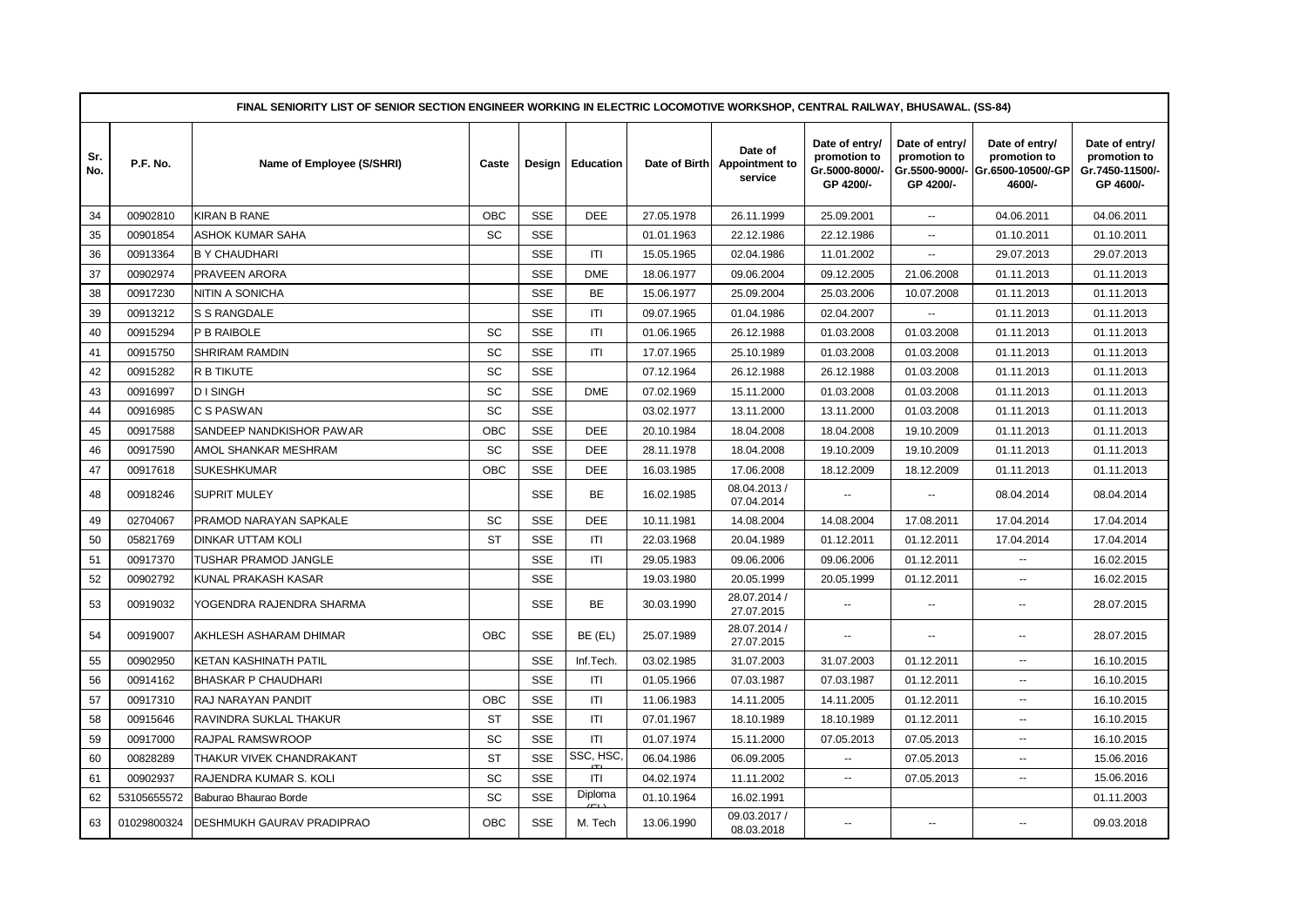|            | FINAL SENIORITY LIST OF SENIOR SECTION ENGINEER WORKING IN ELECTRIC LOCOMOTIVE WORKSHOP, CENTRAL RAILWAY, BHUSAWAL. (SS-84) |                                      |           |            |                      |               |                                      |                                                               |                                                               |                                                               |                                                                |  |  |  |
|------------|-----------------------------------------------------------------------------------------------------------------------------|--------------------------------------|-----------|------------|----------------------|---------------|--------------------------------------|---------------------------------------------------------------|---------------------------------------------------------------|---------------------------------------------------------------|----------------------------------------------------------------|--|--|--|
| Sr.<br>No. | P.F. No.                                                                                                                    | Name of Employee (S/SHRI)            | Caste     |            | Design   Education   | Date of Birth | Date of<br>Appointment to<br>service | Date of entry/<br>promotion to<br>Gr.5000-8000/-<br>GP 4200/- | Date of entry/<br>promotion to<br>Gr.5500-9000/-<br>GP 4200/- | Date of entry/<br>promotion to<br>Gr.6500-10500/-GP<br>4600/- | Date of entry/<br>promotion to<br>Gr.7450-11500/-<br>GP 4600/- |  |  |  |
| 64         | 00919044                                                                                                                    | SIBARAMA NANDA                       |           | <b>SSE</b> | <b>B.Tech</b>        | 15.07.1987    | 28.07.2014 /<br>27.07.2015           | $\overline{a}$                                                | 28.07.2015                                                    | $\sim$ $\sim$                                                 | 15.03.2018                                                     |  |  |  |
| 65         | 00919093                                                                                                                    | RAJESH RAMDAS BAVASKAR               | SC        | <b>SSE</b> | DEE                  | 16.12.1978    | 04.08.2014 /<br>03.08.2015           | $\overline{a}$                                                | 04.08.2015                                                    | $\mathbf{u}$                                                  | 15.03.2018                                                     |  |  |  |
| 66         | 00919100                                                                                                                    | HARSHAL DEEPAK SATPUTE               |           | <b>SSE</b> | <b>DEE</b>           | 17.10.1992    | 09.08.2014 /<br>08.08.2015           | $\mathbf{u}$                                                  | 09.08.2015                                                    | $\mathbf{u}$                                                  | 15.03.2018                                                     |  |  |  |
| 67         | 00919070                                                                                                                    | AJAY KUMAR GUPTA                     |           | <b>SSE</b> | <b>DEE</b>           | 13.08.1992    | 31.07.2014 /<br>30.07.2015           | $\mathbf{u}$                                                  | 31.07.2015                                                    | $\mathbf{u}$                                                  | 15.03.2018                                                     |  |  |  |
| 68         | 00919123                                                                                                                    | <b>VIVEK BHASKAR PATIL</b>           | OBC       | <b>SSE</b> | BE (M),<br>MBA (Fin) | 01.06.1984    | 08.01.2015 /<br>07.01.2016           | $\sim$                                                        | 08.01.2016                                                    | $\sim$ $\sim$                                                 | 01.02.2019                                                     |  |  |  |
| 69         | 00919159                                                                                                                    | KAUSTUBH RAMESHCHANDRA CHOUDHARY     | OBC       | <b>SSE</b> | <b>BE</b>            | 08.09.1987    | 16.02.2015 /<br>15.02.2016           | $\overline{\phantom{a}}$                                      | 16.02.2016                                                    | $\sim$ $\sim$                                                 | 01.02.2019                                                     |  |  |  |
| 70         | 00913479                                                                                                                    | PITAMBAR HIRAMAN AHIRE               | SC        | <b>SSE</b> | T                    | 01.03.1962    | 05.04.1986                           | $\sim$                                                        | 09.03.2016                                                    | $\sim$ $\sim$                                                 | 01.02.2019                                                     |  |  |  |
| 71         | 02528988                                                                                                                    | HIRALAL KACHRARU BHIVAGAJE           | <b>ST</b> | <b>SSE</b> | <b>SSC</b>           | 04.10.1969    | 24.06.1988                           | $\mathbf{u}$                                                  | 09.03.2016                                                    | $\mathbf{u}$                                                  | 06.03.2019                                                     |  |  |  |
| 72         | 02470044                                                                                                                    | MAHADEO NAMDEO AHIR                  | <b>ST</b> | <b>SSE</b> | T                    | 07.12.1964    | 31.12.1987                           | $\sim$                                                        | 09.03.2016                                                    | DEPT.                                                         | 01.06.2019                                                     |  |  |  |
| 73         | 00919263                                                                                                                    | JASHOBANT NARAYAN MOHANTY            | <b>UR</b> | <b>SSE</b> | DEE                  | 14.06.1983    | 07.10.2015                           | $\sim$                                                        | 14.10.2016                                                    | <b>RRB</b>                                                    | 01.06.2019                                                     |  |  |  |
| 74         | 00919275                                                                                                                    | SANTOSH KUMAR YADAV                  | OBC       | <b>SSE</b> | M.Tech               | 28.03.1985    | 07.10.2015                           | $\overline{\phantom{a}}$                                      | 14.10.2016                                                    | <b>RRB</b>                                                    | 01.06.2019                                                     |  |  |  |
| 75         | 06013582                                                                                                                    | ASHWIN SHALIGRAM CHAHANDE            | SC        | <b>SSE</b> | BE                   | 18.05.1984    | 05.08.2013                           | 31.12.2014 /<br>31.12.2015                                    | $\overline{a}$                                                | $\sim$ $\sim$                                                 | 01.07.2019                                                     |  |  |  |
| 76         | 53162080020                                                                                                                 | Gopal Krishna Patra                  |           | <b>SSE</b> | Diploma              | 11.05.1985    | 05.09.2008                           | 05.09.2008                                                    | $\mathbf{u}$                                                  | 23.10.2019                                                    |                                                                |  |  |  |
| 77         | 10423187                                                                                                                    | SHUBHAM JAYWANTRAO BHADANE           | OBC       | <b>SSE</b> |                      | 31.12.1990    | 13.12.2019                           | <b>ER-4</b>                                                   | 13.12.2019                                                    | u.                                                            | 13.12.2019                                                     |  |  |  |
| 78         | 00917760                                                                                                                    | <b>BHUSHAN ANIL CHAUDHARI</b>        |           | <b>SSE</b> |                      | 28.12.1989    | 13.12.2019                           | <b>ER-1</b>                                                   | 13.12.2019                                                    | $\sim$                                                        | 13.12.2019                                                     |  |  |  |
| 79         | 10008408                                                                                                                    | AJEET WAMANRAO AMODKAR               |           | <b>SSE</b> |                      | 08.12.1981    | 13.12.2019                           | PNUE                                                          | 13.12.2019                                                    | $\mathbb{Z}^{\mathbb{Z}}$                                     | 13.12.2019                                                     |  |  |  |
| 80         | 00917813                                                                                                                    | MEGHRAJ KRISHNASWAMI RAJANNA TALLARE |           | <b>SSE</b> |                      | 30.04.1985    | 21.12.2007                           | $\sim$                                                        | 09.05.2016 /<br>30.05.2017                                    | 05.10.2021                                                    | 05.10.2021                                                     |  |  |  |
| 81         | 00917576                                                                                                                    | HARICHANDRA HARI SARODE              |           | <b>SSE</b> | <b>HSC</b>           | 04.12.1982    | .03.03.2008                          | 09.05.2016 /<br>30.05.2017                                    | $\overline{a}$                                                | $\overline{\phantom{a}}$                                      | 05.08.2020                                                     |  |  |  |
| 82         | 00902895                                                                                                                    | PANKAJ BHAGWAN BHUSARI               |           | <b>SSE</b> | SY Bsc               | 09.02.1980    | 01.01.2002                           | 09.05.2016 /<br>30.05.2017                                    | ٠.                                                            | $\overline{\phantom{a}}$                                      | 05.08.2020                                                     |  |  |  |
| 83         | 20603526                                                                                                                    | ASHOK KUMAR RAMSINGAR UPADHYAY       |           | <b>SSE</b> |                      | 02.02.1972    | 06.12.2005                           | 09.05.2016 /<br>30.05.2017                                    | ٠.                                                            | $\sim$ $\sim$                                                 | 05.08.2020                                                     |  |  |  |
| 84         | 08055567                                                                                                                    | ASHOK KUMAR JAGANNATH SHIRSAT        | SC        | <b>SSE</b> | HSC,<br><b>NCTVT</b> | 17.06.1962    | 21.11.1989 /<br>22.05.1990           | 14.09.2018                                                    | ٠.                                                            | $\sim$ $\sim$                                                 | 14.09.2020                                                     |  |  |  |
| 85         | 00915798                                                                                                                    | <b>SUKDEV SHIVRAM THAKRE</b>         | <b>ST</b> | <b>SSE</b> | ITI                  | 01.06.1966    | 04.11.1989                           | 09.05.2016 /<br>30.05.2017                                    | ٠.                                                            | $\overline{a}$                                                | 28.10.2020                                                     |  |  |  |
| 86         | 00916950                                                                                                                    | Santosh Ramchandra Bekal             | <b>ST</b> | <b>SSE</b> | T                    | 09.06.1975    | 11.11.2000                           | 09.05.2016 /<br>30.05.2017                                    | --                                                            | ۰.                                                            | 28.10.2020                                                     |  |  |  |
| 87         | 01029800322                                                                                                                 | <b>AJAY KUMAR YADAV</b>              | OBC       | SSE        | <b>B.Tech</b>        | 15.07.1991    | 28.02.2017 /<br>27.02.2018           | $\mathbf{u}$                                                  | 28.02.2018                                                    | 05.10.2021                                                    | 05.10.2021                                                     |  |  |  |
| 88         | 01029800325                                                                                                                 | VICKY KUMAR S/O, VIJAY KUMAR         | OBC       | <b>SSE</b> | <b>BE</b>            | 20.09.1991    | 09.03.2017 /<br>08.03.2018           | $\overline{a}$                                                | 09.03.2018                                                    | 05.10.2021                                                    | 05.10.2021                                                     |  |  |  |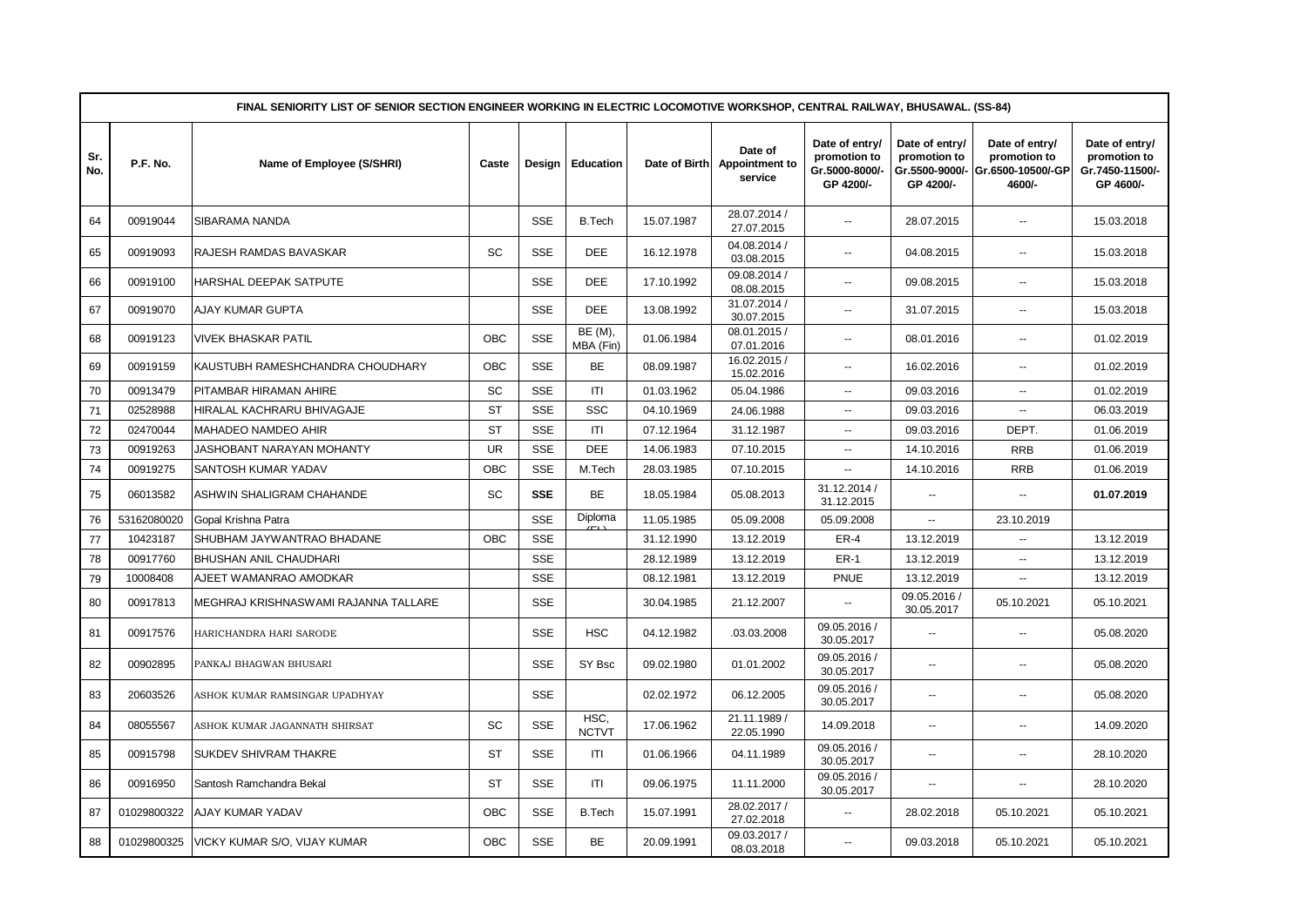|            | FINAL SENIORITY LIST OF SENIOR SECTION ENGINEER WORKING IN ELECTRIC LOCOMOTIVE WORKSHOP, CENTRAL RAILWAY, BHUSAWAL. (SS-84) |                                     |           |            |                    |               |                                      |                                                               |                                             |                                                                              |                                                                |  |  |  |  |
|------------|-----------------------------------------------------------------------------------------------------------------------------|-------------------------------------|-----------|------------|--------------------|---------------|--------------------------------------|---------------------------------------------------------------|---------------------------------------------|------------------------------------------------------------------------------|----------------------------------------------------------------|--|--|--|--|
| Sr.<br>No. | P.F. No.                                                                                                                    | Name of Employee (S/SHRI)           | Caste     |            | Design   Education | Date of Birth | Date of<br>Appointment to<br>service | Date of entry/<br>promotion to<br>Gr.5000-8000/-<br>GP 4200/- | Date of entry/<br>promotion to<br>GP 4200/- | Date of entry/<br>promotion to<br>Gr.5500-9000/- Gr.6500-10500/-GP<br>4600/- | Date of entry/<br>promotion to<br>Gr.7450-11500/-<br>GP 4600/- |  |  |  |  |
| 89         | 00915658                                                                                                                    | BAPUSAHEB VAMANRAO JAGDALE          | <b>ST</b> | <b>SSE</b> | SSC, HSC,<br>NCVT  | 01.06.1963    | 18.10.1989 /<br>18.04.1990           | 01.11.2013                                                    | 14.09.2018                                  | 05.10.2021                                                                   | 05.10.2021                                                     |  |  |  |  |
| 90         | 00913716                                                                                                                    | <b>PRAKASH SAHEBRAO CHAVAN</b>      |           | <b>SSE</b> | SSC, BA,           | 07.07.1966    | 31.05.1986 /<br>30.11.1987           | 22.04.2016                                                    | 14.09.2018                                  | 05.10.2021                                                                   | 05.10.2021                                                     |  |  |  |  |
| 91         | 00913868                                                                                                                    | <b>CHANDRAKANT DEOCHAND ATTARDE</b> |           | <b>SSE</b> | SSC, ITI           | 14.02.1966    | 05.11.1986 /<br>04.05.1988           | 01.06.2016                                                    | 14.09.2018                                  | 05.10.2021                                                                   | 05.10.2021                                                     |  |  |  |  |
| 92         | 00918349                                                                                                                    | Bhupendra Deorao Gondane            | <b>SC</b> | <b>SSE</b> | SSC/ITI            | 16.01.1986    | 18.07.2013 /<br>03.11.2017           | $- -$                                                         | 01.10.2018 /<br>30.09.2019/<br>01.10.2019   | 05.10.2021                                                                   | 05.10.2021                                                     |  |  |  |  |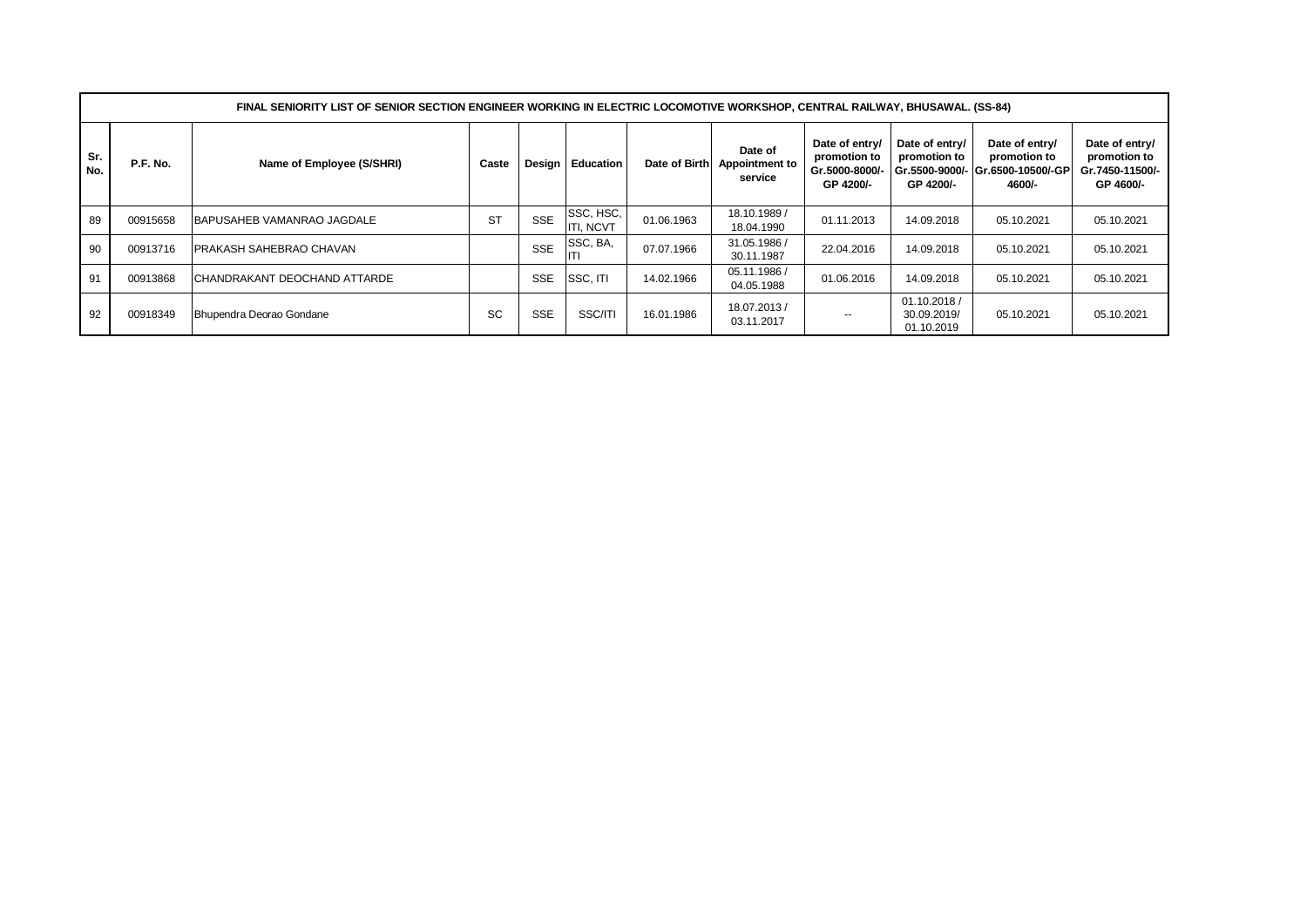|                  | FINAL SENIORITY LIST OF JUNIOR ENGINEER WORKING IN ELECTRIC LOCOMOTIVE WORKSHOP CENTRAL RAILWAY BHUSAWAL |             |                                    |            |           |                                          |            |                                                    |                                                               |                                                              |                     |  |  |  |
|------------------|----------------------------------------------------------------------------------------------------------|-------------|------------------------------------|------------|-----------|------------------------------------------|------------|----------------------------------------------------|---------------------------------------------------------------|--------------------------------------------------------------|---------------------|--|--|--|
| Sr.<br>No.       | T.No.                                                                                                    | P.F. No.    | <b>NAME OF EMPLOYEE(S/SHRI)</b>    | Caste      | Design    | <b>Education</b>                         |            | Date of<br>Date of Birth Appointment to<br>service | Date of entry/<br>promotion to<br>Gr.5000-8000/-<br>GP 4200/- | Date of entry/<br>promotion to<br>Gr.5500-9000/-GP<br>4200/- | <b>Regular Date</b> |  |  |  |
| $\overline{1}$   | 3262                                                                                                     | 50800503067 | MIRZA AKBAR BEG                    |            | <b>JE</b> | SSC, HSC, DIP.(EL)                       | 26.01.1978 | 03.06.2005                                         | $\sim$                                                        | 29.03.2019                                                   | <b>RRB</b>          |  |  |  |
| $\overline{2}$   | 3252                                                                                                     | 01029800416 | <b>IRAMESHWAR DILIP SONUNE</b>     | <b>OBC</b> | <b>JE</b> | <b>DME</b>                               | 01.04.1993 | 07.07.2018 /<br>06.07.2019                         | $\overline{\phantom{a}}$                                      | 07.07.2018 /<br>06.07.2019                                   |                     |  |  |  |
| 3                | 3282                                                                                                     | 01029800476 | <b>Prashant Kumar</b>              | <b>OBC</b> | <b>JE</b> | SSC, HSC, Dip (EL)                       | 18.12.1994 | 16-07-2020                                         | $\overline{\phantom{a}}$                                      | 15-07-2021                                                   | 27.08.2021          |  |  |  |
| 4                | 3281                                                                                                     | 01029800475 | IChandan Kumar                     | <b>OBC</b> | <b>JE</b> | SSC, B.Tech (EL)                         | 12.04.1995 | 16-07-2020                                         | $\mathbb{H}^{\mathbb{H}}$                                     | 15-07-2021                                                   | 27.08.2021          |  |  |  |
| 5                | 3291                                                                                                     | 01029800485 | <b>Pendor Shubham Kawadu</b>       | <b>ST</b>  | <b>JE</b> | SSC, HSC, BE (Elec)                      | 19.05.1995 | 16-07-2020                                         | $\overline{\phantom{a}}$                                      | 15-07-2021                                                   | 27.08.2021          |  |  |  |
| $\,6\,$          | 3317                                                                                                     | 01029800510 | Aman Gahoi                         | UR.        | <b>JE</b> | SSC, Dip, BE, ME                         | 18.05.1994 | 21-07-2020                                         | $\sim$                                                        | 20-07-2021                                                   | 27.08.2021          |  |  |  |
| $\overline{7}$   | 3325                                                                                                     |             | 01029800518 Nimish Aggarwal        | <b>UR</b>  | <b>JE</b> | SSC, HSC, B.Tech (Elec &<br>Electronics) | 03.09.1993 | 21-07-2020                                         | $\overline{\phantom{a}}$                                      | 20-07-2021                                                   | 27.08.2021          |  |  |  |
| 8                | 3320                                                                                                     |             | 01029800513   Devendra Chauhan     | <b>UR</b>  | JE        | SSC, HSC, BE                             | 05.12.1992 | 21-07-2020                                         | $\mathbf{u}$                                                  | 20-07-2021                                                   | 27.08.2021          |  |  |  |
| $\boldsymbol{9}$ | 3292                                                                                                     | 01029800486 | Pratik Marotrao Zade               | OBC        | <b>JE</b> | SSC, HSC, BE (Elec)                      | 14.09.1996 | 16-07-2020                                         | $\sim$                                                        | 15-07-2021                                                   | 27.08.2021          |  |  |  |
| $10$             | 3326                                                                                                     |             | 01029800519 Shubhi Agarwal         | UR         | <b>JE</b> | SSC, HSC, B.Tech,<br>M.Tech              | 11.12.1990 | 21-07-2020                                         | ۰.                                                            | 20-07-2021                                                   | 27.08.2021          |  |  |  |
| 11               | 3295                                                                                                     | 01029800489 | Sirsikar Anket Meghashyam          | UR         | <b>JE</b> | SSC, HSC, BE (Elec)                      | 18.03.1997 | 16-07-2020                                         | $\mathbf{u}$                                                  | 15-07-2021                                                   | 27.08.2021          |  |  |  |
| 12               | 3312                                                                                                     | 01029800505 | Lalkesh Kumar Ravi                 | <b>SC</b>  | <b>JE</b> | SSC, HSC, Dip (EL)                       | 15.11.1995 | 18-07-2020                                         | $\mathcal{L}_{\mathcal{F}}$                                   | 17-07-2021                                                   | 27.08.2021          |  |  |  |
| 13               | 3356                                                                                                     | 01029800528 | Subhash Kumar                      | <b>SC</b>  | <b>JE</b> | SSC, Dip (Elec)                          | 25.03.1998 | 23-07-2020                                         | $\overline{\phantom{a}}$                                      | 22-07-2021                                                   | 27.08.2021          |  |  |  |
| 14               | 3321                                                                                                     | 01029800514 | Manish Aggarwal                    | <b>UR</b>  | <b>JE</b> | SSC, HSC, B.Tech                         | 22.09.1996 | 21-07-2020                                         | $\sim$ $\sim$                                                 | 20-07-2021                                                   | 27.08.2021          |  |  |  |
| 15               | 3322                                                                                                     |             | 06429802832 Baraiyya Nitin Rajaram | SC         | <b>JE</b> | SSC, HSC, BE (Elec)                      | 23.06.1993 | 21-07-2020                                         | $\sim$ $\sim$                                                 | 20-07-2021                                                   | 27.08.2021          |  |  |  |
| 16               | 3319                                                                                                     | 01029800512 | Theng Ganesh Ankush                | <b>OBC</b> | <b>JE</b> | SSC, HSC, B.Tech,<br>M.Tech              | 24.08.1994 | 21-07-2020                                         | $\sim$                                                        | 21-07-2021                                                   | 27.08.2021          |  |  |  |
| 17               | 3328                                                                                                     | 01029800521 | Sandeep Kumar                      | <b>OBC</b> | <b>JE</b> | SSC, HSC, B.Tech (Elec)                  | 24.01.1998 | 21-07-2020                                         | $\overline{\phantom{a}}$                                      | 20-07-2021                                                   | 27.08.2021          |  |  |  |
| 18               | 3396                                                                                                     | 01029800548 | Jaurkar Akhilesh Vilas             | <b>OBC</b> | <b>JE</b> | SSC, HSC, BE (Elec)                      | 23.04.1996 | 24-07-2020                                         | $\mathbf{u}$                                                  | 23-07-2021                                                   | 27.08.2021          |  |  |  |
| 19               | 3327                                                                                                     | 01029800520 | Suresh Kumar                       | OBC        | <b>JE</b> | SSC, HSC, B.Tech (Elec)                  | 14.04.1995 | 21-07-2020                                         | $\overline{\phantom{a}}$                                      | 20-07-2021                                                   | 27.08.2021          |  |  |  |
| 20               | 3268                                                                                                     |             | 01029800463 Wagh Rohan Rajkumar    | SC         | <b>JE</b> | HSC, BE                                  | 30.03.1995 | 01.07.2020                                         | $\overline{\phantom{a}}$                                      | 30.06.2021                                                   | 27.08.2021          |  |  |  |
| 21               | 3294                                                                                                     | 01029800488 | Yerwar Akash Suresh                | SC         | <b>JE</b> | SSC, Dip, BE (EL)                        | 01.10.1996 | 16-07-2020                                         | $\sim$ $\sim$                                                 | 15-07-2021                                                   | 27.08.2021          |  |  |  |
| 22               | 3318                                                                                                     | 01029800511 | Mohnish Shukla                     | <b>UR</b>  | <b>JE</b> | SSC, HSC, B.Tech                         | 16.10.1994 | 21-07-2020                                         | $\overline{\phantom{a}}$                                      | 20-07-2021                                                   | 27.08.2021          |  |  |  |
| 23               | 3329                                                                                                     | 01029800522 | Vijay Kumar Vernwal (Ex. SM)       | OBC        | <b>JE</b> | SSC, Dip (Elec)                          | 25.02.1978 | 21-07-2020                                         | $\overline{\phantom{a}}$                                      | 20-07-2021                                                   | 27.08.2021          |  |  |  |
| 24               | 3323                                                                                                     |             | 01029800516 Amit Kumar Soni        | <b>OBC</b> | <b>JE</b> | SSC, HSC, BE                             | 21.12.1992 | 21-07-2020                                         | $\mathcal{L}_{\mathcal{F}}$                                   | 20-07-2021                                                   | 27.08.2021          |  |  |  |